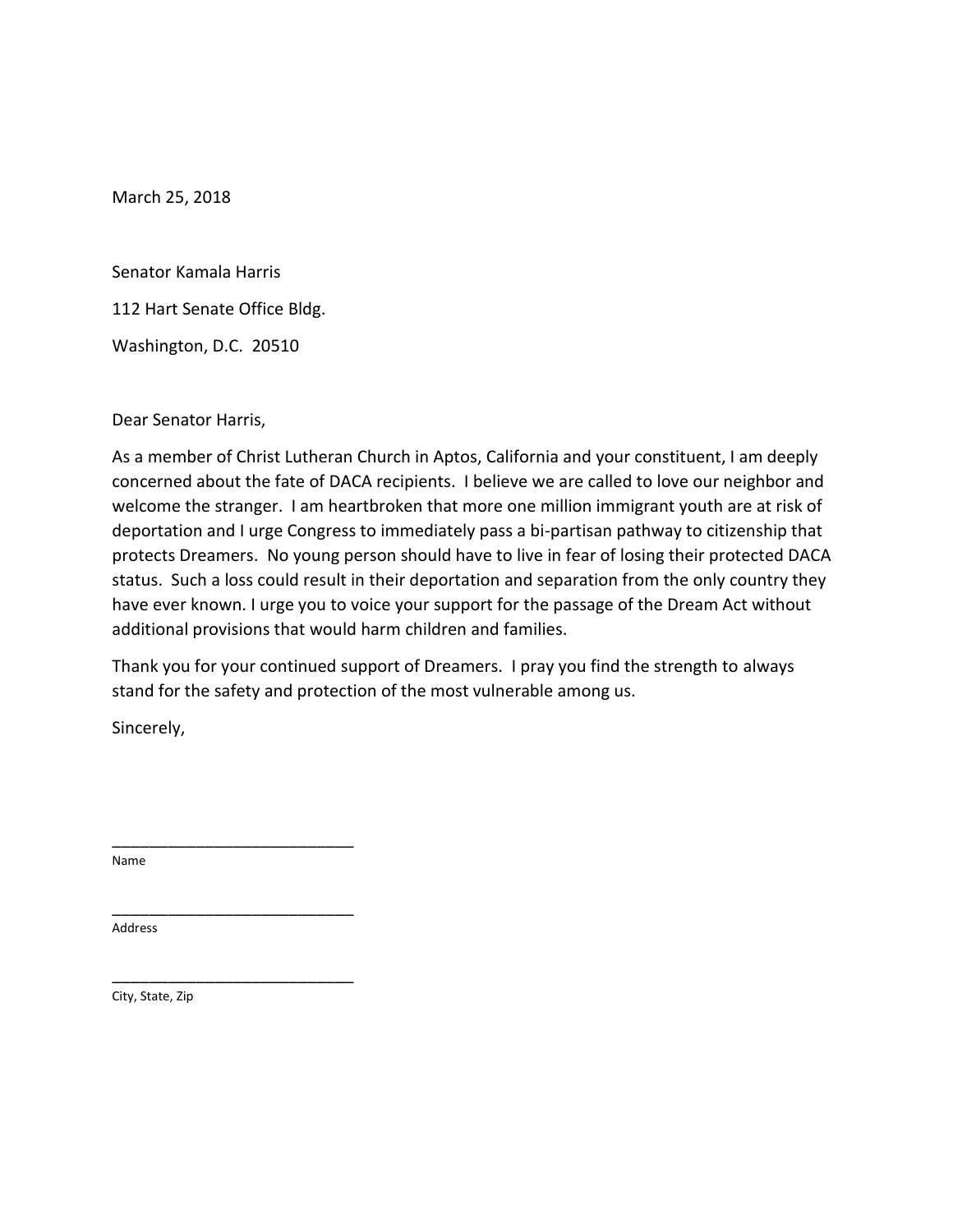Senator Dianne Feinstein

331 Hart Senate Office Bldg.

Washington, D.C. 20510

Dear Senator Feinstein,

As a member of Christ Lutheran Church in Aptos, California and your constituent, I am deeply concerned about the fate of DACA recipients. I believe we are called to love our neighbor and welcome the stranger. I am heartbroken that more one million immigrant youth are at risk of deportation and I urge Congress to immediately pass a bi-partisan pathway to citizenship that protects Dreamers. No young person should have to live in fear of losing their protected DACA status. Such a loss could result in their deportation and separation from the only country they have ever known. I urge you to voice your support for the passage of the Dream Act without additional provisions that would harm children and families.

Thank you for your continued support of Dreamers. I pray you find the strength to always stand for the safety and protection of the most vulnerable among us.

Sincerely,

\_\_\_\_\_\_\_\_\_\_\_\_\_\_\_\_\_\_\_\_\_\_\_\_\_\_

\_\_\_\_\_\_\_\_\_\_\_\_\_\_\_\_\_\_\_\_\_\_\_\_\_\_

\_\_\_\_\_\_\_\_\_\_\_\_\_\_\_\_\_\_\_\_\_\_\_\_\_\_

Name

Address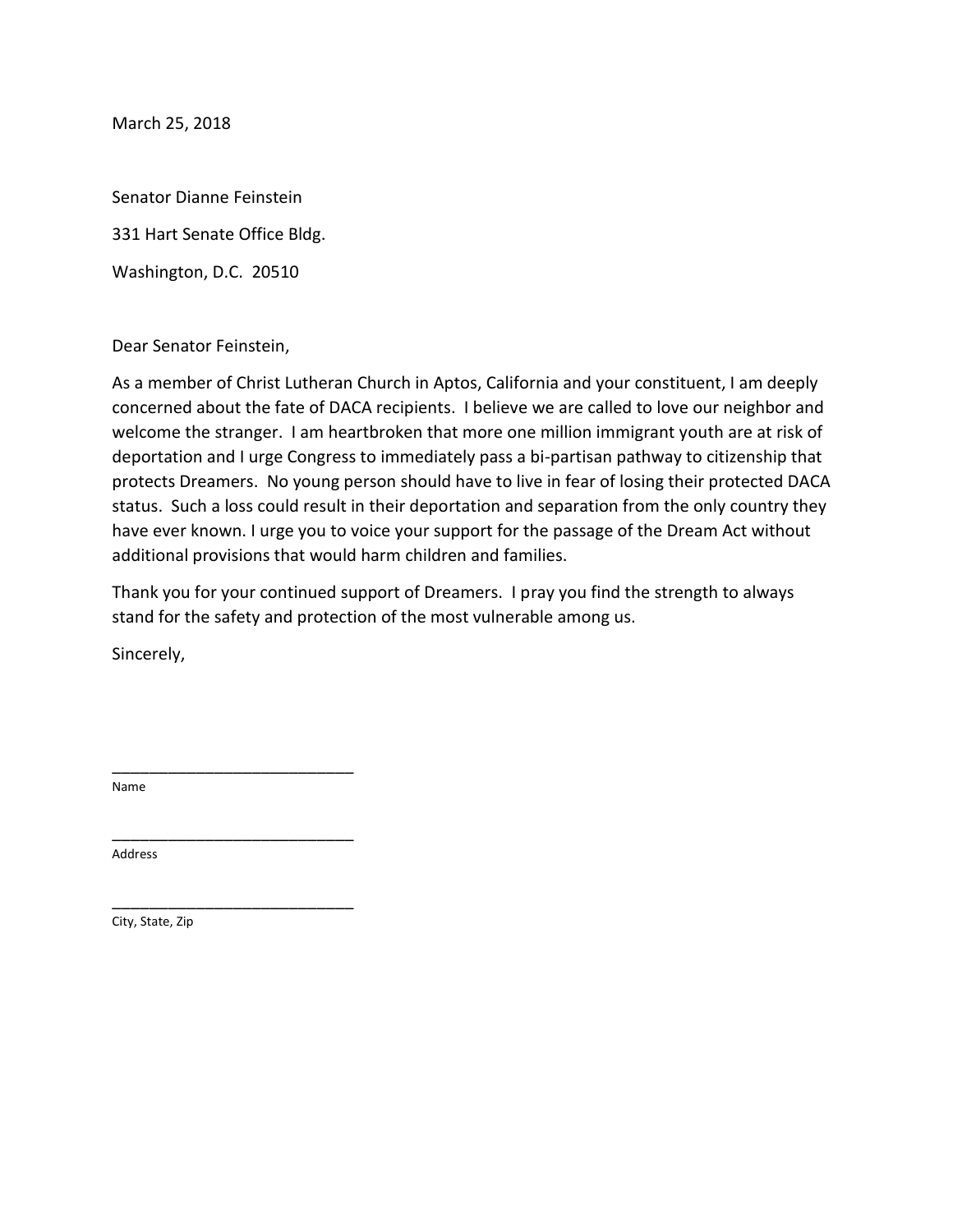Representative Anna Eshoo 241 Cannon House Office Bldg. Washington, D.C. 20515

Dear Representative Eshoo,

\_\_\_\_\_\_\_\_\_\_\_\_\_\_\_\_\_\_\_\_\_\_\_\_\_\_

\_\_\_\_\_\_\_\_\_\_\_\_\_\_\_\_\_\_\_\_\_\_\_\_\_\_

\_\_\_\_\_\_\_\_\_\_\_\_\_\_\_\_\_\_\_\_\_\_\_\_\_\_

As a member of Christ Lutheran Church in Aptos, California and your constituent, I am deeply concerned about the fate of DACA recipients. I believe we are called to love our neighbor and welcome the stranger. I am heartbroken that more one million immigrant youth are at risk of deportation and I urge Congress to immediately pass a bi-partisan pathway to citizenship that protects Dreamers. No young person should have to live in fear of losing their protected DACA status. Such a loss could result in their deportation and separation from the only country they have ever known. I urge you to voice your support for the passage of the Dream Act without additional provisions that would harm children and families.

Thank you for your continued support of Dreamers. I pray you find the strength to always stand for the safety and protection of the most vulnerable among us.

Sincerely,

Name

Address